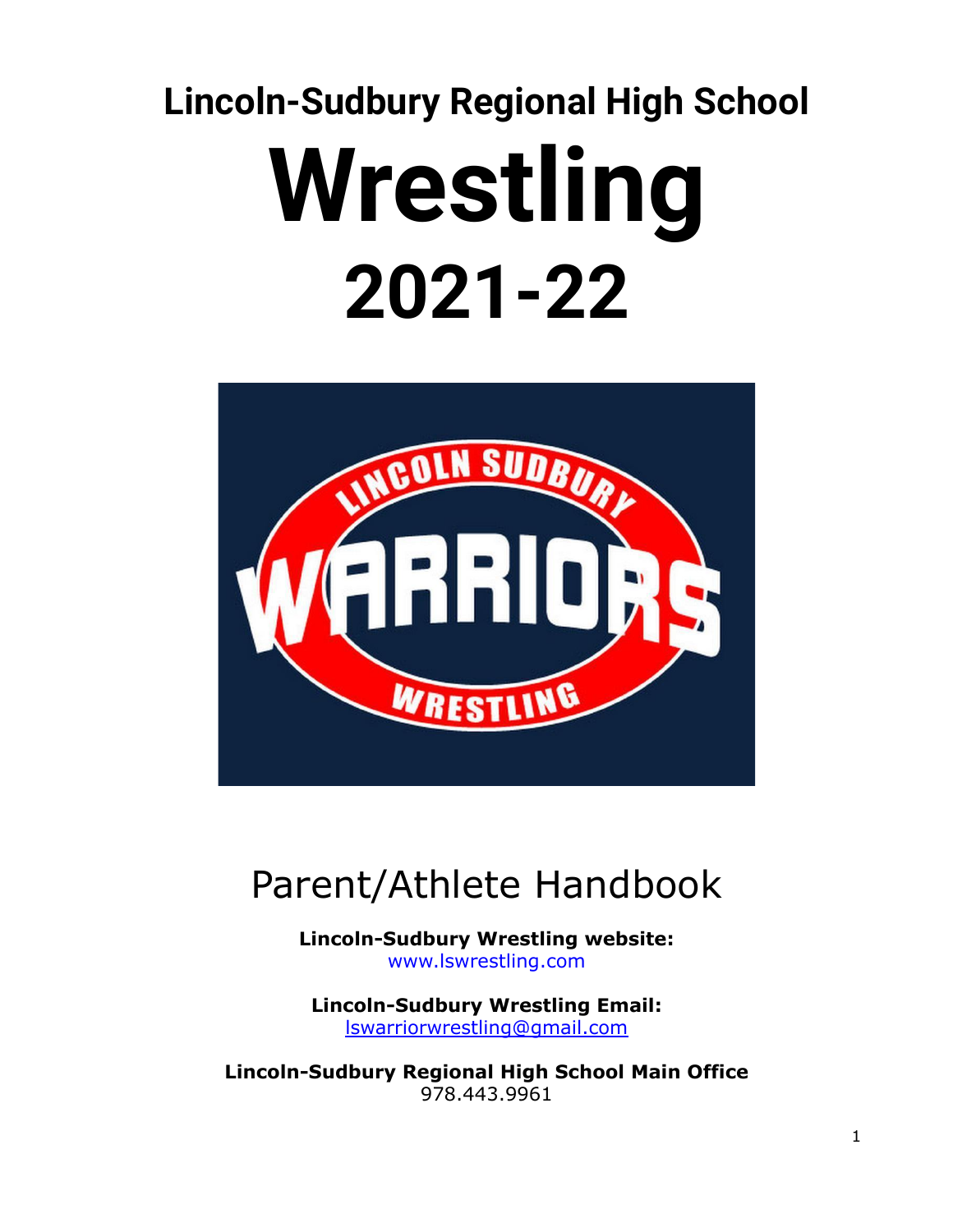# TABLE OF CONTENTS

| Why Wrestle?                          | 3 |
|---------------------------------------|---|
| Coaching Staff                        | 4 |
| Guidelines                            | 5 |
| Event Information                     | 6 |
| <b>Team Rules</b>                     | 8 |
| Schedule (Tournaments and Dual Meets) | 9 |

This Handbook is designed to provide wrestlers and parents with answers to questions they may have as well as clearly communicate the expectations for all members of the team.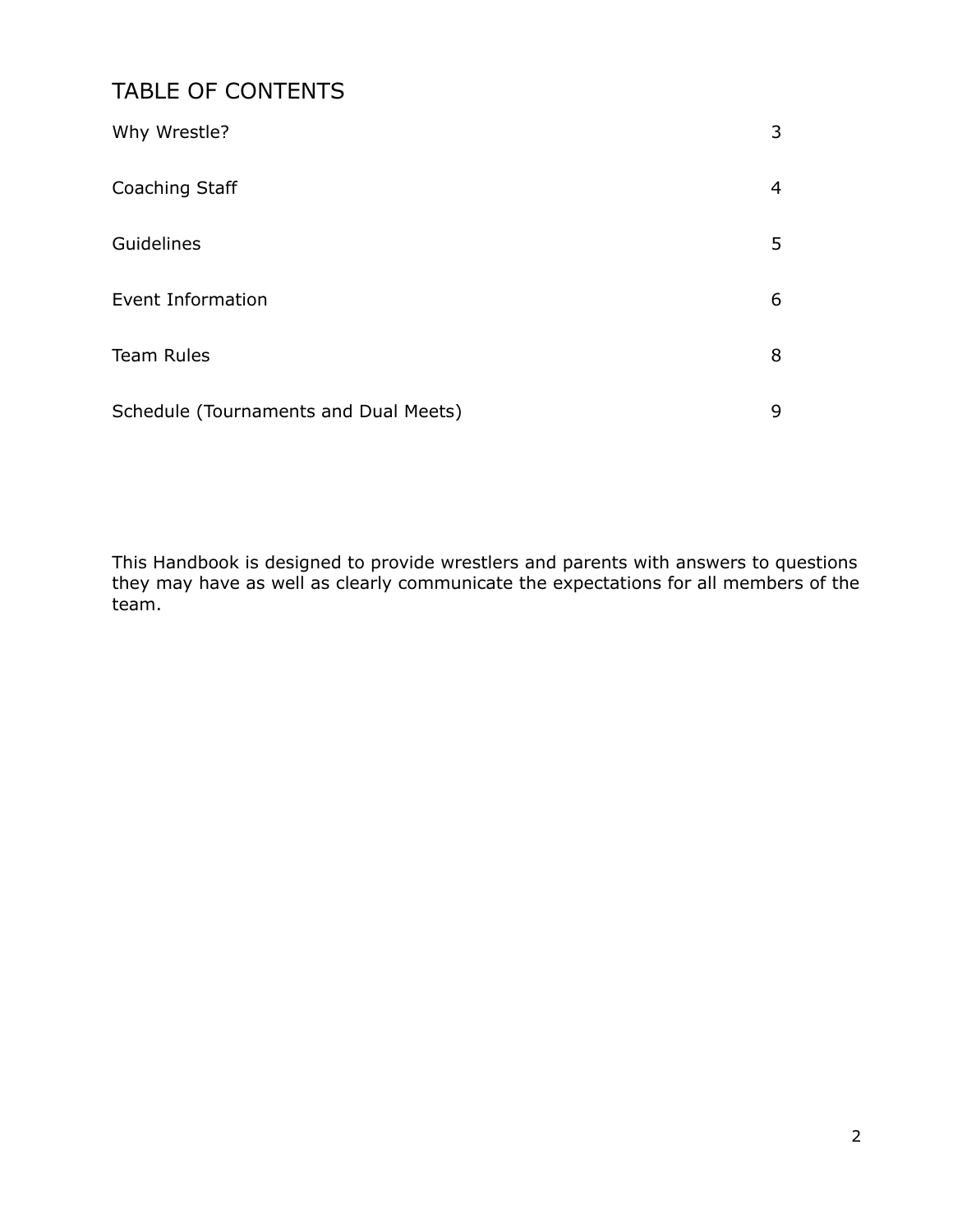# **WHY WRESTLE?**

Wrestling prepares a person to compete in the game of life. The wrestler is the athlete that must meet their opponent and do battle completely on their own. There are no bats or balls, no pucks or sticks. No pads or helmets or jerseys.

There's no time to rethink strategy, call time-out, or even catch your breath. There's only you, and your opponent of equal weight and size. Experience, preparation and the will to succeed will determine the victor.

You have no one to check, screen, block or assist you in any way; there is nobody to pass the ball to and no one to blame for your mistakes. When you win, you must display quiet pride and modesty; when you lose, the responsibility is yours.

Success factors in sports are part God-given (i.e. height and size) and part acquired (i.e. endurance). Wrestling does not favor athletes of any particular height, size, weight, muscle type, race or social class.

Wrestlers learn, by the nature of the sport, that long-term success has much more to do with the investment made than the "natural" gifts one is given.

Wrestling truly teaches life skills and values. More than any sport, wrestling prepares you to succeed in the game of life.

*"Once you've wrestled, everything else in life is easy."*

*"More enduringly than any other sport, wrestling teaches self-control and pride. Some have wrestled without great skill - none have wrestled without pride."*

*- Coach Dan Gable*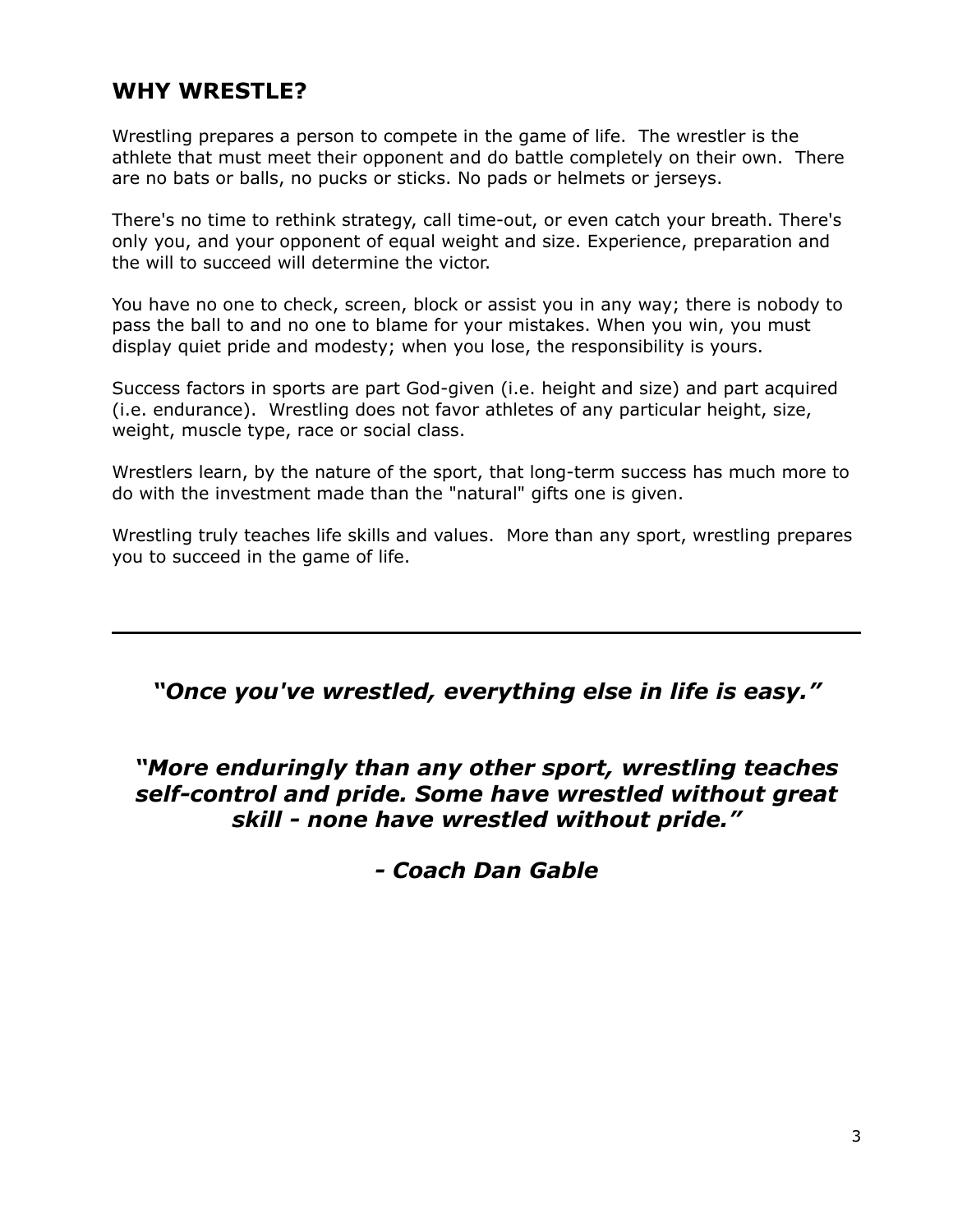# **2021-22 COACHING STAFF**

#### **John Gabordi Head Coach**

*Cell: 860-367-7628*

John begins his fourth year as Head Coach of the LS Wrestling program. He was a member of 3 state championship teams at Ledyard High School in Connecticut, a conference champion and a state finalist. He was a four year wrestler at Springfield College, winning multiple tournaments and garnering the Most Outstanding Wrestler award at the New England Conference Dual Championships. After graduating in 2013, John was an assistant coach at Trinity College for four years. While there, he also served as a board member for Beat the Streets Connecticut and served as their Community Engagement Coordinator. John is currently employed as a fourth grade teacher in the Fitchburg Public Schools.

# **Joel Mode**

# **Assistant Coach**

#### *Cell: 978-771-6046*

Joel has been assisting with the LS team since 2006 and leading the Sudbury Youth Wrestling program since 2001. He is a founder and president of MetroWest United Wrestling Club, a graduate of Wayland High School and University of Massachusetts Amherst. Joel is employed at Wayland HS as a Special Education teacher.

#### **Joel McKenna Assistant Coach**

#### *Cell: 978-835-5290*

We are thrilled to welcome Joel to the LS wrestling staff. Joel was the head coach at Wilmington High School from 2014-20 and assistant coach from 2004-13. This will be the first year Joel helps with the Lincoln Sudbury wrestling program. A 2003 graduate of UMASS Amherst, Joel is currently coaching 9th football at LS and he is an academic advisor and academic interventionist in the LS METCO program.

# **Ray Isales**

#### **Assistant Coach**

Ray will be entering his third season assisting with both the LS and Sudbury Youth Wrestling teams and is on the staff at MetroWest United Wrestling Club in Natick. He attended Johns Hopkins University and currently works at Wayland HS.

# **David Watts**

#### **Assistant Coach**

We are very excited to have David helping us out this year. Bringing plenty of coaching experience, David will join us this year as a new member of the LS History faculty. Prior to LS, he was an assistant coach at Lexington Christian Academy for five years.

#### **Additional Clinicians/Alumni**

Numerous L-S alumni wrestlers are expected to assist during the season. We greatly appreciate the support of all our wrestling alums.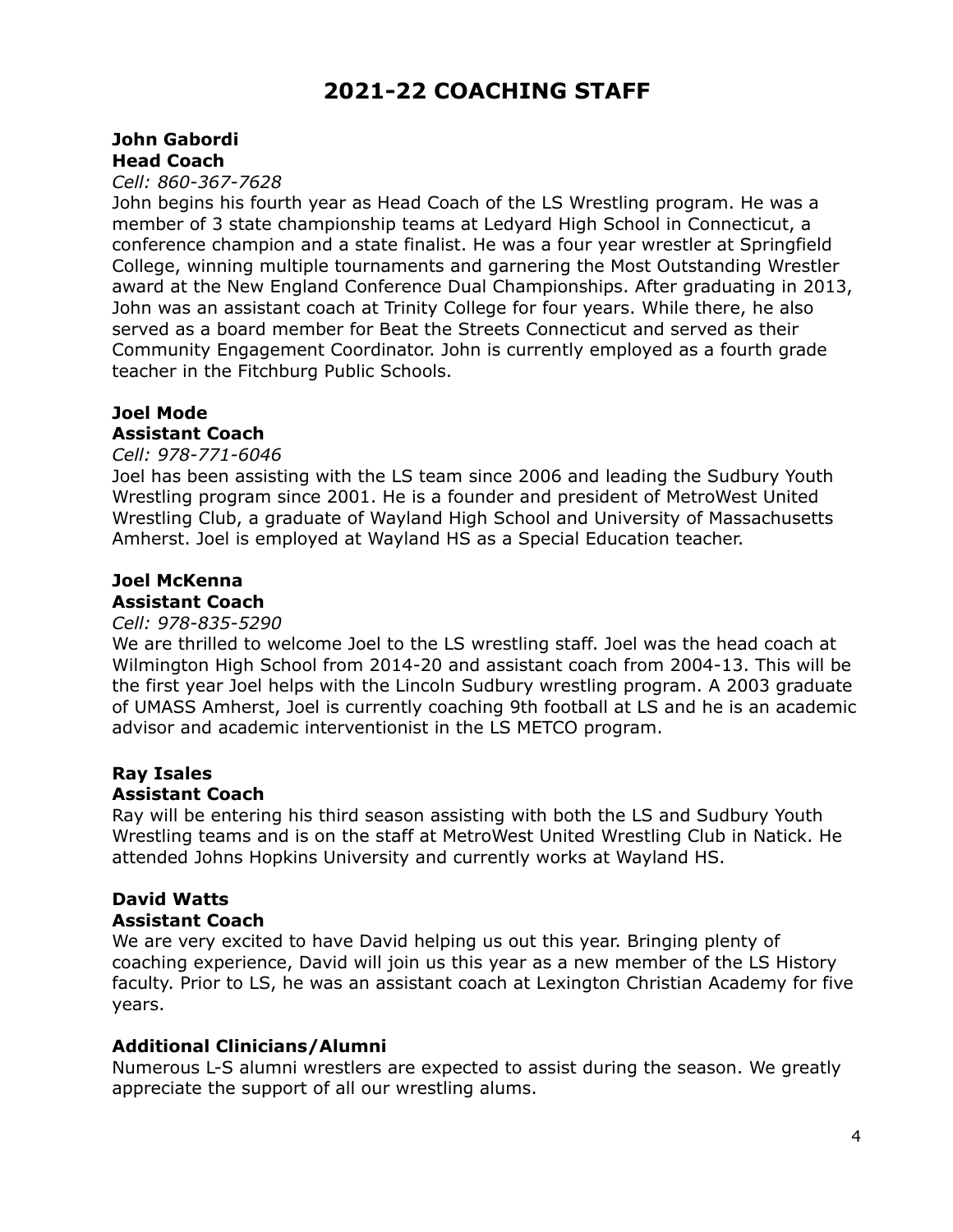# **GUIDELINES**

#### **Practice**

Practices will start promptly at 4:00 PM Monday–Friday and will typically end no later than 6:00 but could change as the season progresses. Wrestlers should be in the room preparing for practice no later than 4:00.

#### **Practice Attire/Gear**

All wrestlers must wear a clean t-shirt tucked into their practice shorts. Please bring an extra, clean t-shirt to every practice. All workout clothes and gear must be washed daily. Wrestlers should bring a water bottle every day – bring as much water as you need. Do not share water bottles.

#### **Equipment**

Each wrestler is responsible for all L-S equipment issued. Parents will be billed for any singlets not returned at the end of the year.

#### **Vacations**

Wrestling (and all L-S winter sports) falls at a tough time on the calendar. There are two school vacations during the season: Christmas break and February winter break. We will practice and compete during both vacation weeks. All wrestlers are expected to attend these events.

Please do not plan family vacations during the season. If you have already made plans that cannot be changed, the coaching staff needs to know in advance.

#### **Communication**

Email is an important part of our communication. All wrestlers are required to check their email daily for team updates. Coaches may also send individual emails to wrestlers and will expect a timely response.

The best way to contact your coaches is by phone/text and then a follow-up email. When leaving a voicemail, leave your name and a number where you can be reached. Please send your emails and questions to **Iswarriorwrestling@gmail.com**.

#### **Practice Absence Procedures**

If a wrestler is going to be absent from practice on any occasion, the student must text or email Coach Gabordi prior to the start of practice. Three unexcused absences could result in dismissal from the team.

#### **Practice Attitude**

Team members are to show good character on the mat as well as off. Hazing, foul language and childish stunts will not be tolerated.

#### **Assigned Jobs/Responsibilities**

Each season, jobs will be assigned to individuals whom the coaches feel have earned the right to hold positions of responsibility within the team. Completing your assigned job is a big part of practice and competition preparation.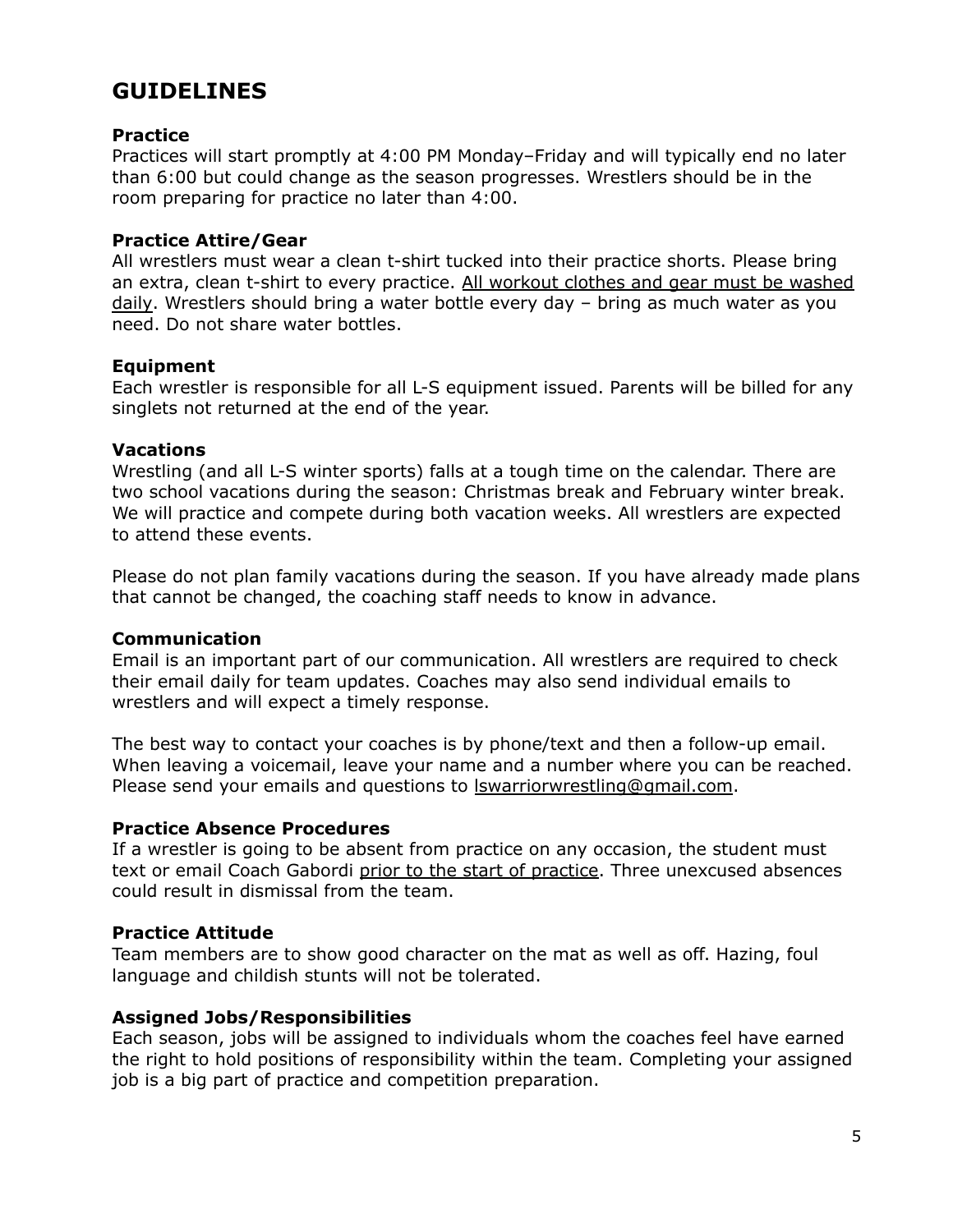#### **Showering After Practice**

All wrestlers are REQUIRED to shower immediately after practice in the locker room. This is mandatory – no exceptions.

#### **Skin Rashes**

Any kind of skin rash should be brought to the attention of a coach immediately. If contagious, the wrestler will need to get a doctor's note granting him permission for competition. There is a MIAA form that needs to be picked up from the coach to take to the doctor to clear them for competition. Simply covering the rash is NOT acceptable for competition. Whenever in doubt – get it looked at immediately by a medical professional, preferably a dermatologist. For the safety of all L-S students, skin conditions will be reported to the L-S Nurses and Athletic Department periodically.

#### **Injury Policy**

- 1. If you are injured, you are still required to attend practice and participate as much as possible (learning moves, drilling, conditioning). If you feel your injury is so severe that you cannot practice - please contact a coach.
- 2. If you need to see the trainer (Ando), please notify a coach first and then go to the athletic training office. If Ando is not in his office, come back to practice immediately.

# **EVENT INFORMATION**

#### **Basic Procedures**

We are a team! This means we will always support each other. After every match you wrestle, WIN OR LOSE, you are to keep your emotions under control. Run off the mat and go outside the competition area and jump rope, run sprints and do pushups for 10 minutes. Use this time to think about what you just experienced in your match. Learn from it and start mentally preparing for your next match.

#### **Home Meets (Duals)**

All wrestlers must attend dual meets from start to finish. We will need everyone to move the mats to and from the wrestling room.

- **Dual-day Attire:** School Attire a button down shirt with a tie, slacks, belt and appropriate shoes. This is to stay on all day until weigh-ins.
- **Weigh-ins:** Official weigh-ins will occur approximately 1 hour before the meet starts. Wrestlers will be informed when to report to the wrestling room.
- **Food:** Wrestlers will have the opportunity to eat after weigh-ins. Each athlete will be responsible for their own food. Please, only healthy items - no junk food. Use the coaches as a resource for guidelines on proper nutrition.

#### **Away meets (Duals)**

We will always meet in the wrestling room immediately after school (unless the team is dismissed early) and check weight. All wrestlers must travel with the team both to and from the event.

- **Dual-day Attire:** School Attire a button down shirt with a tie, slacks, belt and appropriate shoes. This is to stay on all day until weigh-ins.
- **Courtesy:** Each athlete is expected to keep the bleachers clean at all competitions. Pack out what you pack in.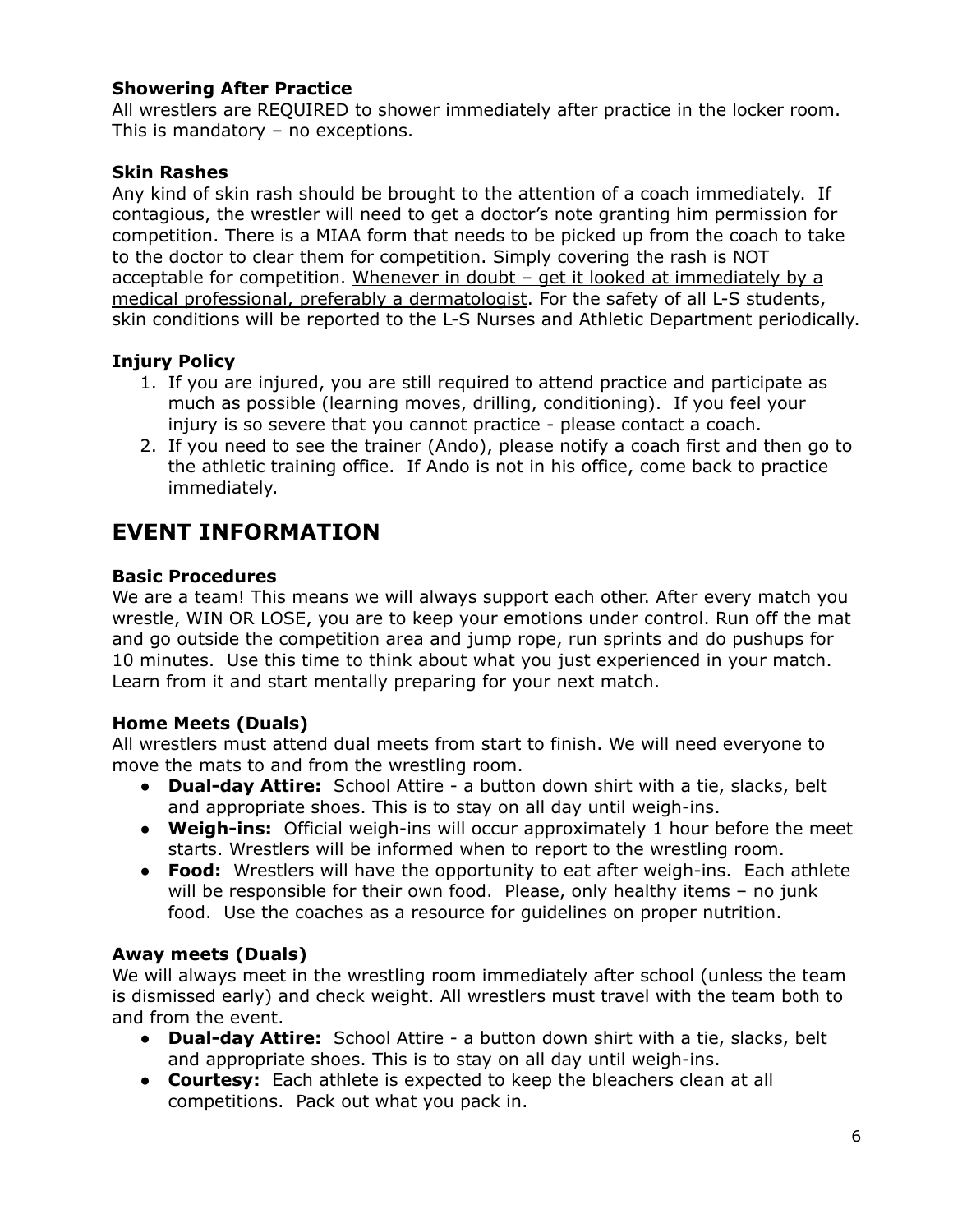● **Food:** Wrestlers will have the opportunity to eat after weigh-ins. Each athlete will be responsible for their own food. Please, only healthy items – no junk food. Use the coaches as a resource for guidelines on proper nutrition.

#### **Tournaments/Quad Meets**

We compete in tournaments and quad meets almost every weekend during the season. For Saturday events, we will meet in the wrestling room unless otherwise stated. Departure times will be communicated at practices, via email and on the website. All wrestlers must travel with the team both to and from the event.

- **Tournament/Quad Day Attire:** The day of a tournament/quad meet, all wrestlers must wear matching team attire (warm-ups). Take pride as an athlete representing L-S. After weigh-ins, change into singlet and warm-ups. Bring a clean towel and soap to all tournaments.
- **Awards:** All wrestlers who place at a tournament will stay for the awards ceremony and must wear L-S Wrestling team apparel on the medal stand. No hats on the medal stand.
- **Weigh-ins:** Be on-weight and ready to weigh-in as soon as we arrive at the tournament venue.

#### **Starting Lineups**

The Starting lineup for all dual meets is determined by the coaching staff.

At dual meets, wrestlers should always be ready. Wrestling a dual meet can be like a game of chess. Understand that it is possible your coaches could have you warming up even if you are not competing that day. Wrestlers are sometimes told to wrestle at a heavier weight class during a dual based on the other team's line-up. BE READY!

The varsity line-up for regular season tournaments may be determined by wrestle-offs. A wrestler holding a Varsity spot must lose two straight matches to the same wrestler in order to lose their starting position for an upcoming tournament.

#### **Lettering Criteria**

Awarding of varsity letters is always at the discretion of the coaches. To be eligible to qualify for a letter, you must wrestle a minimum of 8 varsity matches.

#### **Academics**

All L-S wrestlers are student-athletes, and "student" comes first. Wrestlers must be able to balance the school load and the athletic load at the same time. It is your job as an athlete to take responsibility and seek academic help if you need it. Talk to the coaches if you are having trouble  $-$  we will be happy to help or find someone who can assist.

#### **Academic Eligibility**

Wrestlers must maintain a passing grade in at least 4 major classes (L-S Athletic Department policy).

#### **2021-22 Weight Classes**

106, 113, 120, 126, 132, 138, 145, 152, 160, 170, 182, 195, 220, 285

All weights receive a 2 pound growth allowance after January 1. A wrestler must have made "scratch weight" at least once to be granted the 2 pound growth allowance.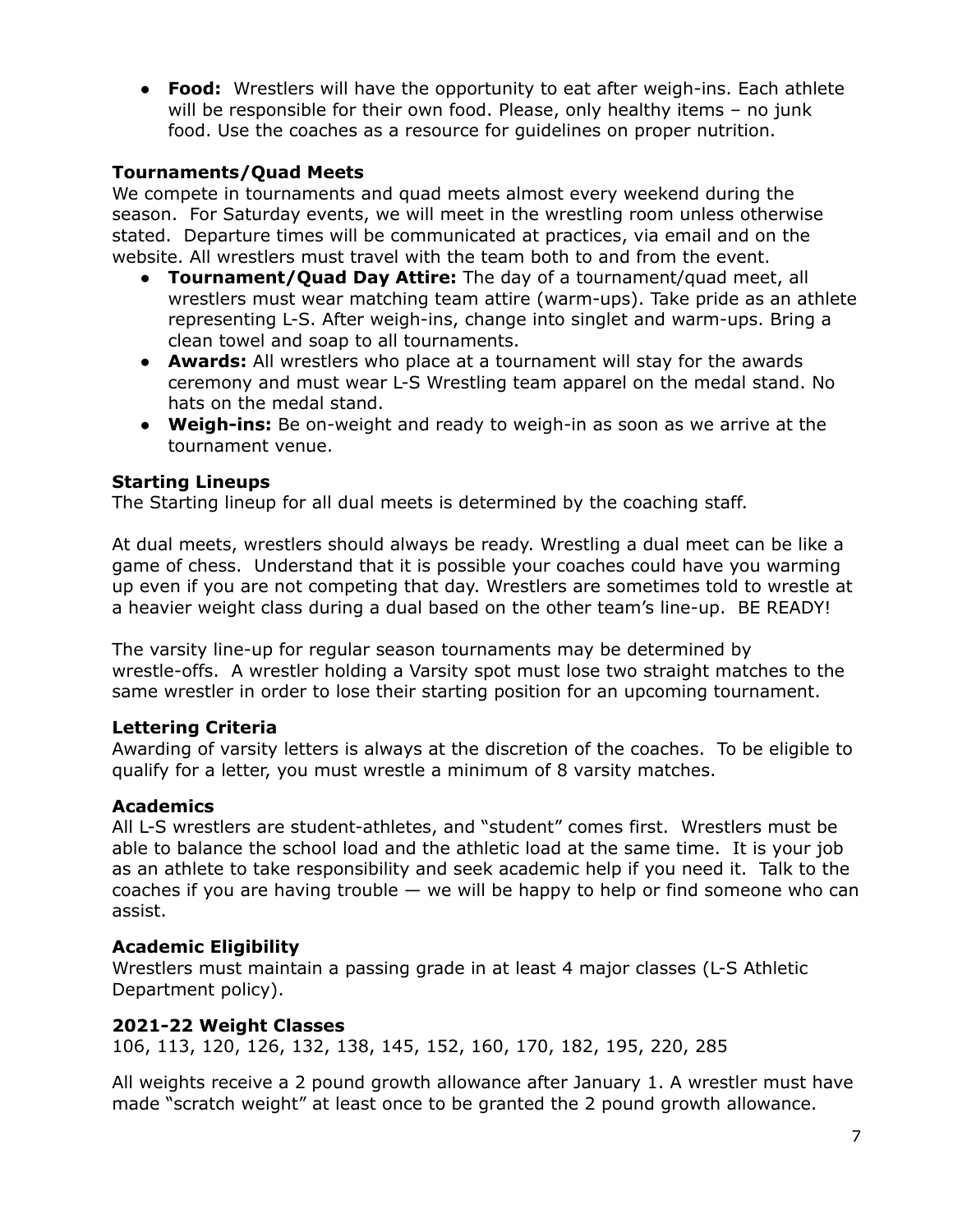#### **Weight Management**

Every wrestler's lowest allowable weight class is determined by a doctor's recommendation. Weight certification will take place during the first 10 days of practice and the official MIAA Weight Certification sheet must be signed by the Doctor, Wrestler and Parent and returned to the coaches immediately.

Maintaining weight is important for success - your coaches will never force you to "cut weight". It is a wrestler's choice if they wish to go to a lower weight class (within the coach's parameters). It is the responsibility of each wrestler to make weight.

#### **Parental Support**

Our team needs all the parent support we can get, including help with fundraising. If allowed, we will need support at our home dual meets with concessions. If you are available to help, let the coaches know. Your support is always greatly appreciated.

#### **COVID 19 Guidelines**

We will follow all mandates and directives as indicated by L-S, the Sudbury Board of Health and MA State COVID taskforce. We anticipate being in masks for all practices and competitions for the year.

# **2021-22 L-S WRESTLING TEAM RULES**

- 1. **Be on time**. Be ready to wrestle or workout at the start of practice.
- 2. **Attend every practice**. If you are not able to practice, the coach must be notified with a phone call, text or email from the wrestler, or under extenuating circumstances by the parent.
- 3. **Make assigned weight for every dual meet or tournament**. This is the responsibility of the wrestler – not the coach, not the parent.
- 4. **All wrestlers will participate in all events**. Even if you are not competing, you are an important part of this team. Your positive presence will help your fellow teammates and coaches.
- 5. **Any skin rashes must be reported to the coaching staff immediately.** It is the wrestler's responsibility to obtain a doctor's note.
- 6. **All wrestlers are to be respectful at all times.** No disrespectful actions will be tolerated toward coaches, referees, teachers, teammates, opponents, etc.
- 7. **Proper uniforms must be worn at each practice, tournament and dual meet.** It is the wrestler's responsibility to keep clothing clean and ready for each event.
- 8. **Always keep a positive attitude.** Negativity will not be tolerated.